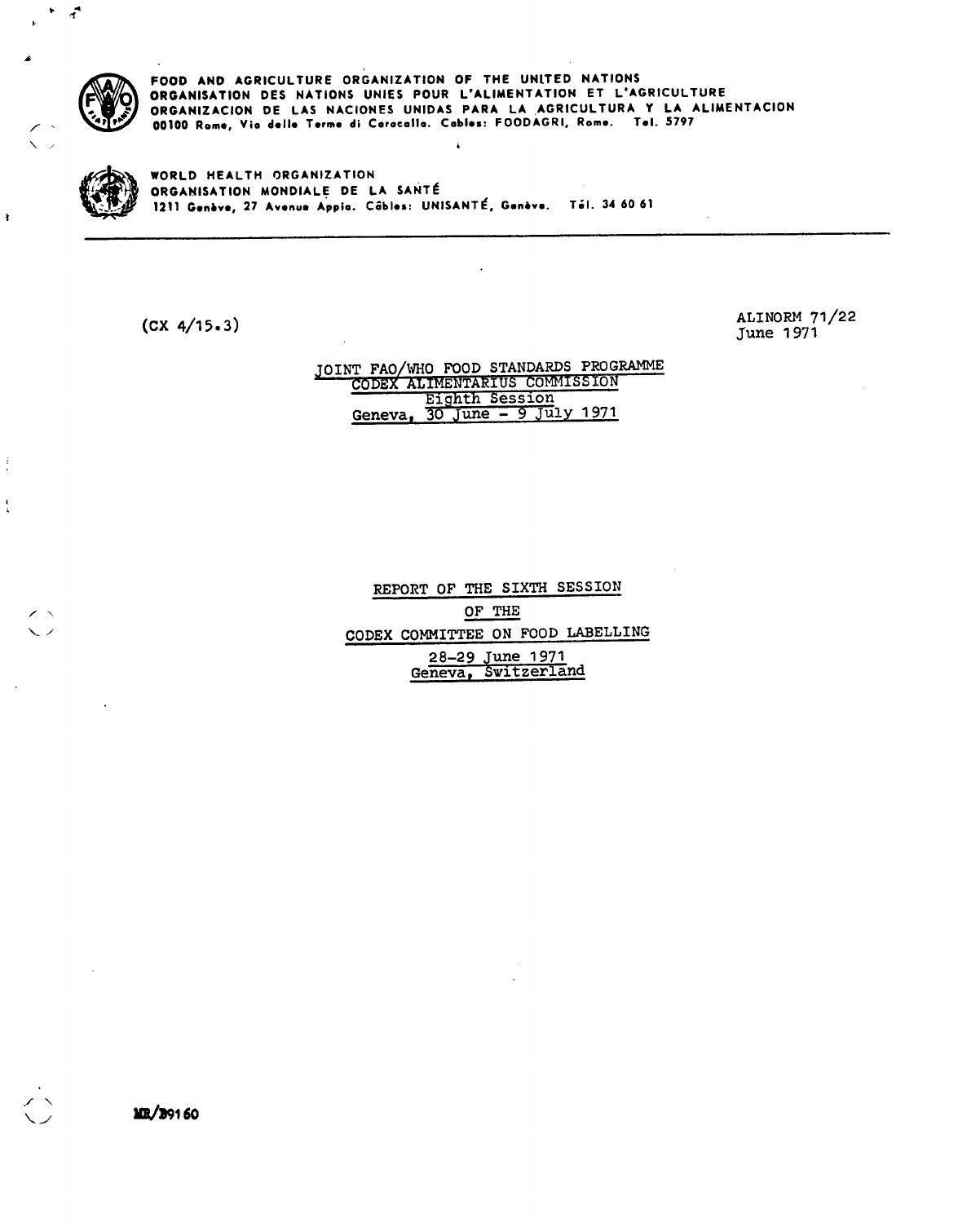### **REPORT OF THE SIXTH SESSION OF THE CODEX COMMITTEE ON FOOD LABELLING Geneva, 28-29 June 1971**

**The Sixth Session of the Codex Committee on Food Labelling, under the Chairmanship of the Government of Canada, was held in Geneva, Switzerland, on 28-29 June 1971. The session was opened by His Excellency Ambassador George Ignatieff of the Permanent Mission of Canada to the European Office of the United Nations. Dr. D.G. Chapman, Director, Food Advisory Bureau, Food and Drug Directorate, Department of National Health and Welfare, Ottawa,** Canada, was the Chairman of the session and welcomed in particular two of the Vice**-Chairmen who were present, Dr. N.A. de Heer of Ghana and Mr. A. Miklovicz of Hungary. Representatives were present from 31 countries. Observers were present from 6 international organizations (see Appendix I for the List of Participants).** 

**The Committee adopted the Provisional Agenda and agreed that the labelling pro-**2. **visions for Powdered Dextrose and a discussion of the date, place and agenda for the next session would be considered under Other Business.** 

### **STANDARDS AT STEP 8 - DECISIONS OF THE COMMITTEE**

### **Canned Strawberries (ALINORM 71/20, Appendix II)**

~

**On the question of the various syrup strengths in this Standard, although a**   $3.$ **number of countries expressed the opinion that it might be preferable to indicate the percentage of sugar, it was agreed to keep the existing text. The French delegation drew attention to the fact that heavy syrup should be translated "sirop lourd" and not "sirop épais". This correction will be made in all standards. The delegation of the Federal Republic of Germany indicated that they would prefer only two categories of syrups, i.e. Heavy and Light, and that this applied to all the standards where syrups had been categorized.** 

**The delegation of New Zealand wished it recorded that the mention of colouring**   $4.$ **should be in the name of the product and not merely in the listed ingredients.** 

**The delegation of the Federal Republic of Germany expressed themselves in favour of a declaration of the ingoing weight of the fruit or vegetable components as well as the net contents although the delegation of Poland wished it recorded that the present**  requirement for net contents only was adequate. These comments apply to other standards **as appropriate.** 

**There was considerable discussion on the interpretation of the requirement as to country of origin and how in fact it would be interpreted by the importing country and the producer. It was suggested that the Committee should recommend that governments**  in their acceptances should give a clarification of how they would apply these rules. **It was felt that this point could well be discussed at the next session of this Committee.** 

**The labelling provisions of the Standard for Canned Strawberries were endorsed.**   $7.$ 

**In this and the following standards the remarks and reservations recorded apply**  8. **to subsequent standards wherever applicable.** 

## **Canned Plums (ALINORM 71/20, Appendix III)**

**The delegation of Canada felt that paragraph 6.1.1 was somewhat confusing to**  interpret and suggested that it would be more suitable if it was revised to permit the **abbreviated names in countries where the term "plums" is not required. After some discussion on which the Netherlands, Italy and Denmark put themselves on record as favouring the Canadian proposal, the Committee decided that the section should be reworded as follows:** 

**"The name of the product shall be:** 

**/** 

- plums, or<br>Greengage plums for the appropriate varieties specified in 1.1
- **c Damson plums " "**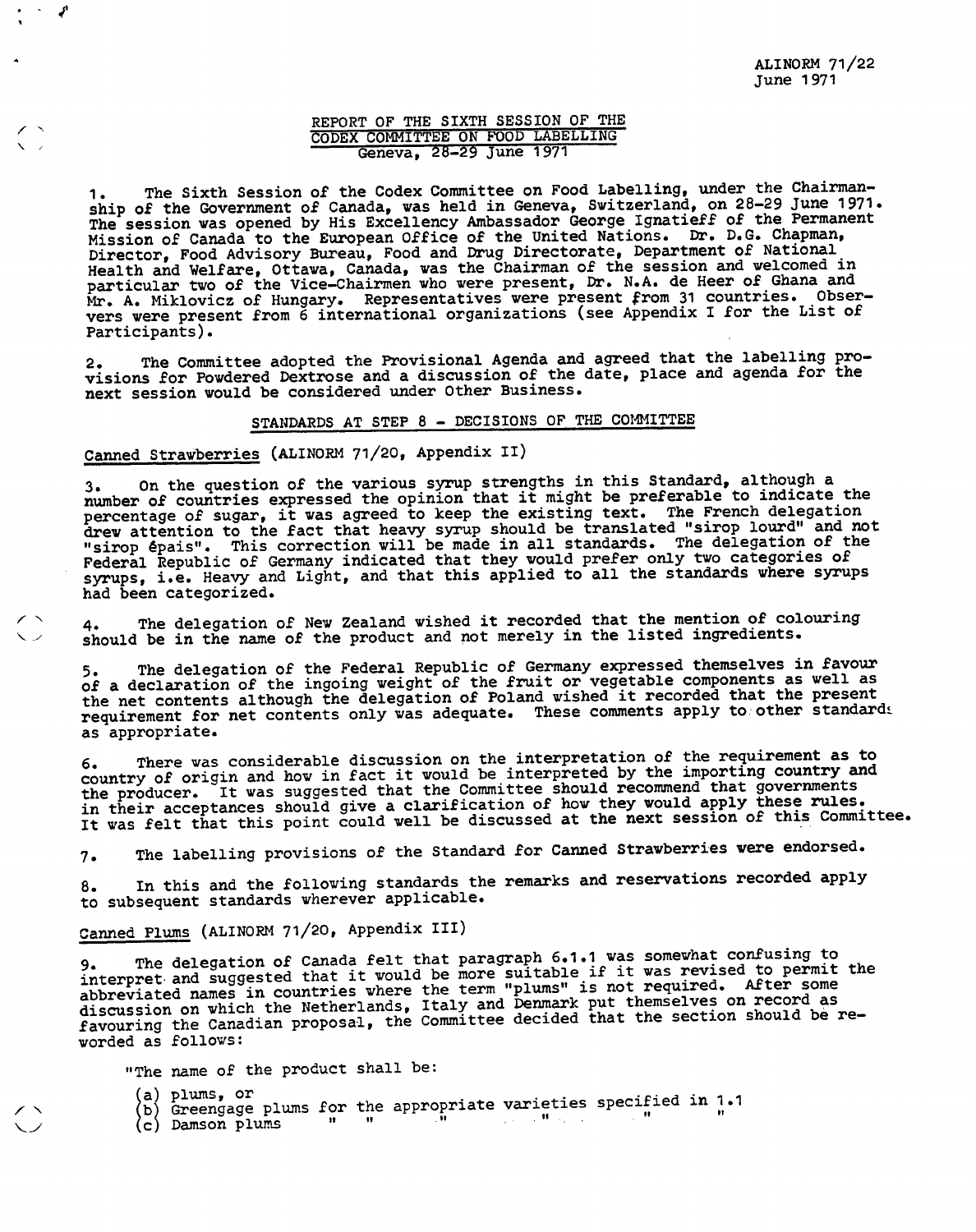(d) Cherry plums for the appropriate varieties specified in 1.1<br>(e) Mirabelle plums " " " " " " " " " " " " (e) Mirabelle plums " 11 ~~ 11 11

except that the names "Greengages", "Damsons", "Mirabelles" or "Cherry" need not be accompanied by the word "plums" in countries where its omission would not mislead or deceive the consumer."

 $10.$ The labelling provisions of the Standard for Canned Plums were endorsed as amended in paragraph 9.

Canned Raspberries (ALINORM 71/20, Appendix IV)

The labelling provisions for this Standard were endorsed taking into account the  $11.$ previsouly mentioned reservations which were applicable.

Fruit Cocktail (ALINORM 71/20, Appendix VI)

 $12.$ The French translation of "as applicable" should be "selon le cas" instead of "le cas échéant".

Under paragraph 6.2.3 of the Standard it was agreed that the presence of ascorbic acid should be declared as "1-ascorbic acid as an antioxidant", rather than as a colour preservative.

The labelling provisions for this Standard were endorsed with the above amendment  $14.$ with respect to ascorbic acid.

Canned Mushrooms (ALINORM 71/20, Appendix VII)

 $15.$ Concerning paragraph 6.1.2.2, the delegation of the Federal Republic of Germany requested that the declaration on butter sauce should be amended to include cream and other milk products and referred to their written comments as contained in ALINORM 71/30. It was agreed that this matter should be brought to the attention of the Commission when it reviewed these standards at Step 8, since this is a compositional matter.

The Committee agreed on the suggestion of the observer from the International Organization of Consumers'Unions that it would be consistent with the General Standard for the Labelling of Prepackaged Foods to amend Section 6.3 Net Contents, to include the following sentence: "Mushrooms packed in regular or natural packs as described in paragraph  $6(a)$  shall carry a declaration of drained weight of the food."

 $17.$ The labelling provisions for the Standard for Canned Mushrooms were endorsed as amended in paragraph 16.

Canned Asparagus (ALINORM 71/20, Appendix VIII)

The wording of the paragraph on The Name of the Food (7.1.1) was edited to make 18. it more clear and now reads as follows:

"The name of the product shall be "Asparagus" and the word "peeled" or "unpeeled" shall be declared, as appropriate, if national legislation so requires."

Apricot, Peach and Pear Nectars (ALINORM 71/14, Appendix II)

On Section 7.1.1 the delegation of the Netherlands raised the point that in their 19. opinion the terms apricot nectar, peach nectar and pear nectar were ambiguous since they might also refer to clear nectars. However, it was pointed out that these terms could be used optionally with the terms "pulpy apricot nectar", "pulpy peach nectar" and "pulpy pear nectar" and that in any case there could be no confusion as separate standards were to be elaborated for clear nectars.

Concerning Section 7.2.2, the delegation of Switzerland reserved its position  $20.$ on the provision requiring 1-ascorbic acid to be declared as such, believing that this may mislead consumers as to the presence of Vitamin C. On the other hand, the delegate of Switzerland did not object to the use of the term "antioxidant" only. The delegation

٦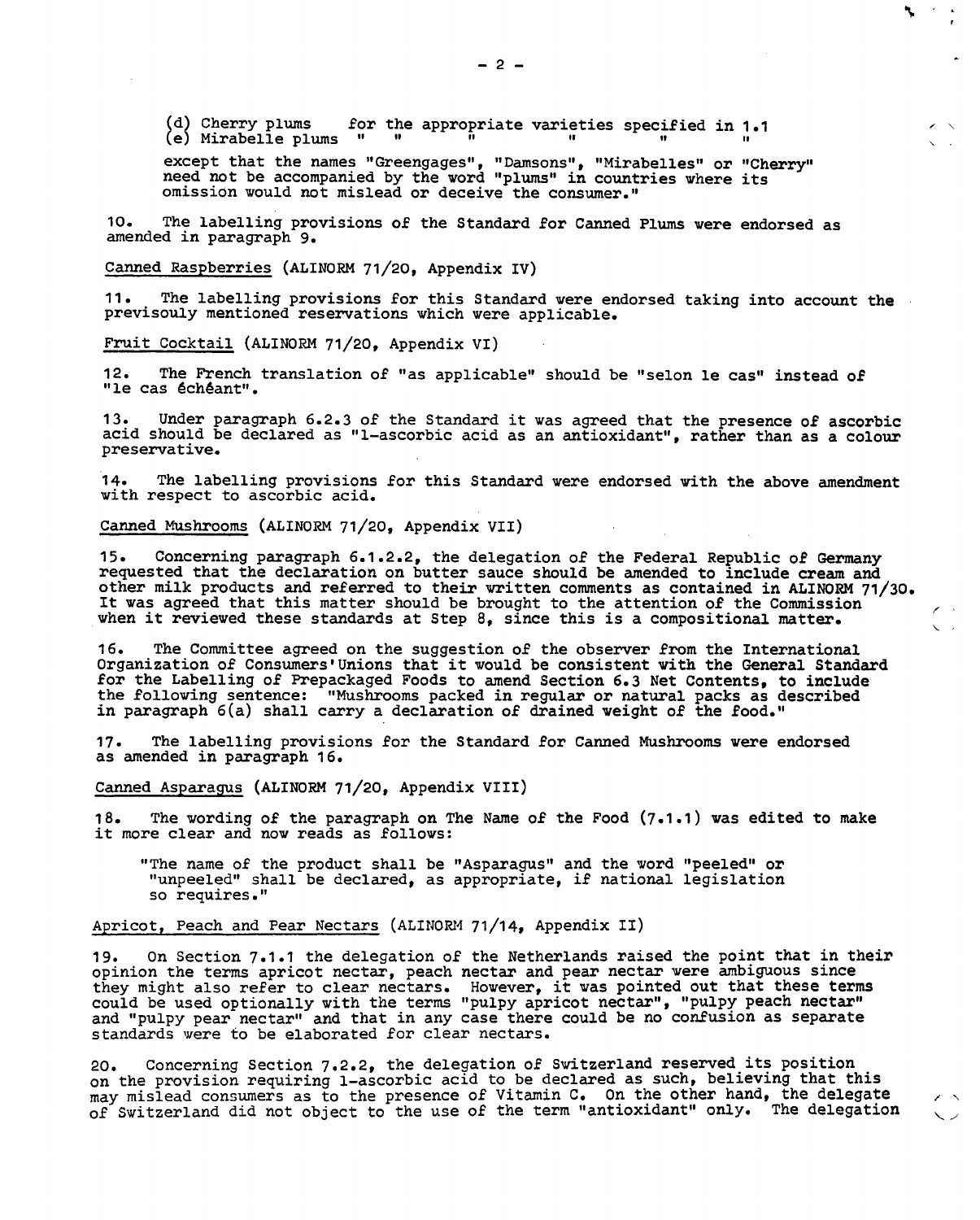of the Federal Republic of Germany was opposed to the mention of 1-ascorbic acid, pointing out that in this case it was added for technological reasons only and it might not be present at all in the product by the time the product reached the consumer. The delegate of the Netherlands also opposed the mention of 1-ascorbic acid on the basis that it might not be present at all in the product by the time the product reached the consumer.

The labelling provisions of this standard were endorsed unchanged by the Committee.  $21.$ 

Orange Juice (ALINORM 71/14, Appendix III)

The delegation of Canada proposed that this and the following fruit juice standards should be amended in Section 6.1 to indicate clearly in the name of the product the fact of reconstitution, but the Committee agreed to keep the present wording which left the declaration at the top of the list of ingredients.

The Committee endorsed the labelling provisions of the Standard for Orange Juice  $23.$ unchanged.

Grapefruit Juice (ALINORM 71/14, Appendix IV)

The Committee agreed that, as regards the French text, this product should be  $24.$ referred to as "jus de pomelo" or "jus de pamplemousse".

The labelling provisions in the Standard for Grapefruit Juice were endorsed by  $25.$ the Committee as amended in the French version only.

Lemon Juice (ALINORM 71/14, Appendix V)

The Committee endorsed the labelling provisions of the Standard for Lemon Juice  $26.$ without amendments.

Apple Juice (ALINORM 71/14(A), Appendix II)

The delegations of the Netherlands, New Zealand and Poland expressed the opinion  $27.$ that the term "carbonated" should appear as part of the name. However, the Committee decided to maintain the existing text of the standard.

The Committee endorsed the labelling provisions of the Apple Juice Standard  $28.$ without amendments.

Tomato Juice (ALINORM 71/14(A), Appendix IV)

The Committee endorsed the labelling provisions of the Tomato Juice Standard  $29.$ without amendments.

It was agreed that for all the above fruit juice products the interpretation of the country of origin when the product was processed in a second country was adequately explained in paragraphs 40 and 41 of ALINORM 71/14.

Quick-Frozen Strawberries (ALINORM 71/25, Appendix II)

The delegation of Australia raised the question of the designation "quick-frozen"  $31.$ and "frozen", for this and other products and the anomalies which could be created when the standards were accepted by governments. The Committee agreed that the question of the title of these products should be referred to the Commission at its Eighth Session for a possible decision.

The delegation of Argentina repeated its position as regards the declaration of  $32$ the country of origin on the container, namely, that this declaration is mandatory in Argentina and this was the general position of Argentina regarding all Codex Commodity Standards.

The delegation of the Netherlands raised the question as to the adequacy of a  $33$ **mandatory pictorial** representation to indicate the size of the fruit and would have **preferred to make no** mention of pictorial representation but to indicate the size in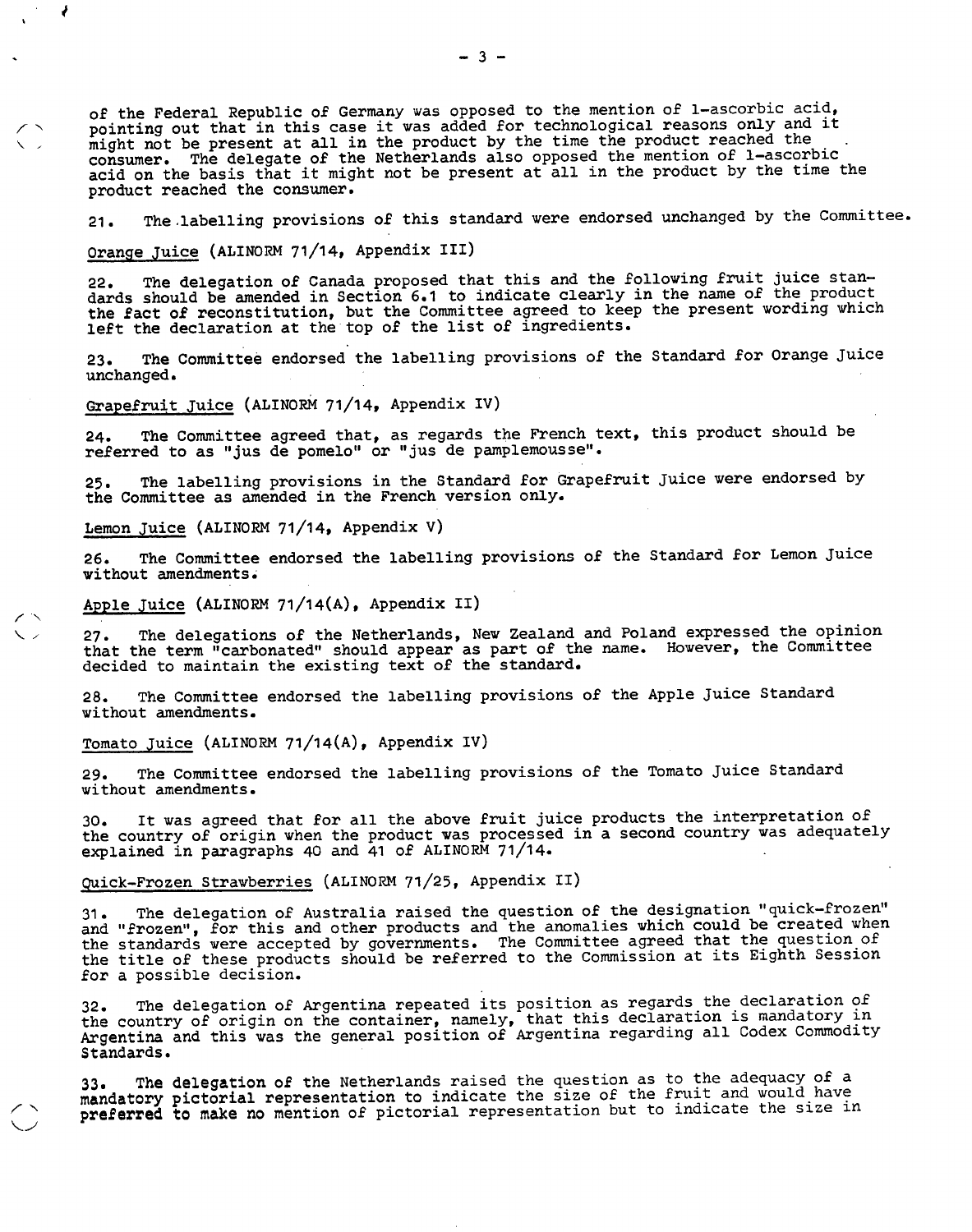linear measurements only. The Committee decided to keep the standard as drafted.

The labelling provisions of the Standard for Quick-Frozen Strawberries were 34. endorsed, subject to the decisions of the Commission regarding the terms "frozen" or "quick-frozen".

Frozen Fillets of Cod and Haddock (ALINORM 71/18, Appendix II)

 $35.$ The delegate from Sweden drew attention to the decision taken at the Fourth Session of this Committee concerning recommendations on, among other subjects, storage instructions (ALINORM 69/22, Appendix III). The Codex Alimentarius Commission had decided at its Seventh Session (ALINORM 70/43, para. 152) to circulate these recommendations to the Chairmen of Codex Commodity Committees for their information. As well as these general remarks, the Swedish delegate also drew attention to the provision in para. 6.7 of the Standard for Quick-Frozen Strawberries, that is, "Information for keeping and thawing of the product shall be given on retail packs". The delegation of Sweden suggested that a similar provision should be included in the Standards for frozen fish fillets. Other delegations expressed their support for this suggestion. The Chairman of the Codex Committee on Fish and Fishery Products stated that the Committee had fully discussed the need for a provision on storage, keeping and thawing of the product but had decided not to include such provisions at this stage. The Chairman further added that some frozen fillets were not thawed before cooking and in his view it would be more appropriate in the case of frozen fish products to consider the need for the elaboration of more detailed provisions than had been included in the standards for other quick-frozen products. The delegate of France also drew the Committee's attention to the importance of mentioning storage instructions on the label. The Committee noted the above discussion and endorsed the labelling requirements for this standard without adding such instructions. However, it recommended to the Commission that Codex Committees dealing with frozen products should give careful consideration to keeping, storage and thawing instructions when considering the labelling provisions for such products.

The delegation of the Federal Republic of Germany drew attention to their state- $36.$ ment on date marking as contained in Appendix II of ALINORM 70/22 and pointed out to the Committee that in their opinion the importance of this question is increasing and that they would very much welcome a full debate on this problem. They proposed the following sentence as a temporary solution: "The date of production or packing or the date of expiry shall be indicated in clear if national legislation so requires." The delegation of the Federal Republic of Germany requested that these remarks should also be considered in relation to the standards for Frozen Fillets of Ocean Perch and Special Dietary Foods with Low Sodium Content. The Chairman of the Committee recognized the importance of this problem and assured the delegation of the Federal Republic of Germany that this matter would be the subject of a thorough discussion in the next full meeting of the Committee on Food Labelling. A number of delegations supported this proposal and although the delegate of Poland did not object to a discussion of this problem, he did not agree with a requirement for date marking in principle. The delegation of Denmark made the general observation that it was superfluous in standards to make special provisions for compliance with national legislation. Standards should not contain references to deviating national requirements. However, the relevant Codex Committees might in their reports suggest that certain specific national requirements might be considered as minor deviations only.

The labelling provisions for the Standard for Frozen Fillets of Cod and Haddock  $37$ were endorsed by the Committee subject to the same reservation concerning the terms "frozen" and "quick-frozen" as had been made in the endorsement for the Standard for Quick-Frozen Strawberries.

### Frozen Fillets of Ocean Perch (ALINORM 71/18, Appendix III)

The delegation of Canada requested clarification as regards paragraph 6.1.1, The  $38.$ Name of the Food, since in their opinion the present wording was not quite clear as to whether or not the terms "fillets of redfish" or "fillets of rosefish" could be used as alternates to the terms "fillets of ocean perch" or "ocean perch fillets". The Committee agreed that the wording should be more precise and decided to amend the paragraph by adding the words "except that" after "as appropriate" in the first sentence which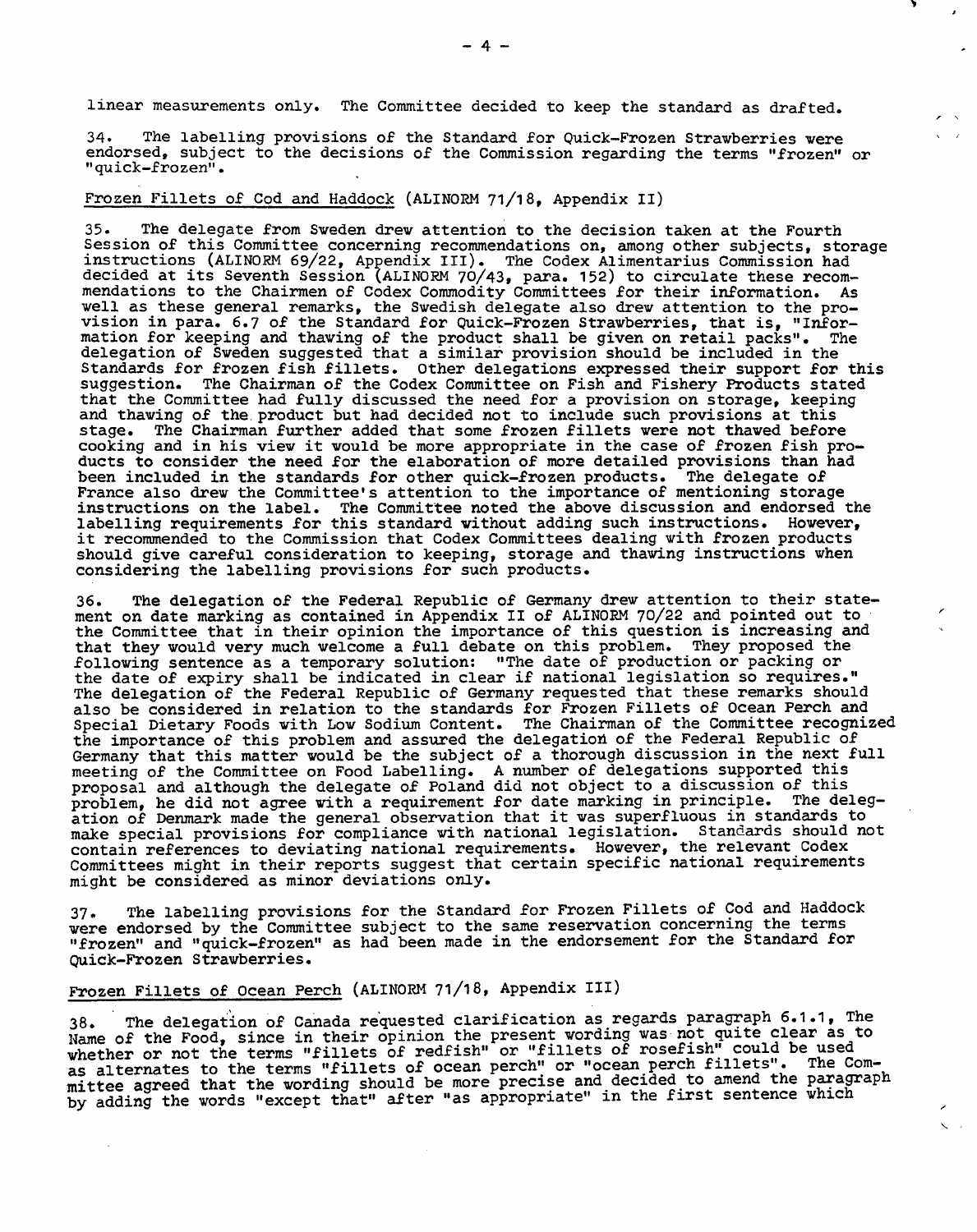would then read as follows:

"The name of the product as declared on the label shall be "fillets of ocean perch" or "ocean perch fillets" as appropriate except that the terms "fillets of redfish" or "fillets of rosefish" are permitted in countries where they are customarily used".

The delegation of the U.S.A. pointed out that governments should indicate in 39. The delegation of the U.S.A. pointed out that governments should indicate in<br>their acceptances for all standards which terms would be acceptable to them and that these acceptances would eventually be registered in the Codex Alimentarius, and thus exporters would know the applicable nomenclature in each country.

The labelling provisions for the Standard for Frozen Fillets of Ocean Perch were endorsed as amended in paragraph 38 and subject to the decision to be made by the Commission as regards the terms "quick-frozen" and "frozen".

# Special Dietary Food with Low Sodium Content (ALINORM 71/26, Appendix III)

The delegations of the Netherlands and the U.S.A. repeated their opposition, 41. The delegations of the Netherlands and the U.S.A. repeated their opposition,<br>which they had already recorded in the Commodity Committee, to the mandatory declaration of the carbohydrate, protein and fat contents as contained in 4.1.4.

The delegation of the U.S.A. proposed that "sodium" should be added to the list of cations as contained in 4.2.2 since it is needed to indicate to the consumers of the salt substitute, the amount of sodium that this product may contribute to their diet. The Committee agreed to this slight amendment.

The labelling provisions of the Standard for Special Dietary Foods with Low  $43.$ Sodium Content were endorsed as amended in paragraph 42.

### LABELLING PROVISIONS IN COMPOSITIONAL STANDARDS FOR MILK PRODUCTS

The Codex Committee on Food Labelling noted that this was the first time these labelling provisions had been before this Committee, since they had been newly revised to bring them in line with the Codex format by the Joint FAO/WHO Committee of Government Experts on the Code of Principles concerning Milk and Milk Products (hereinafter<br>referred to as the "Milk Committee"). The comment was that these revisions were well prepared and the Milk Committee was commended for this effort. The Labelling Committee decided to develop the general principles involved by a consideration of each clause in the labelling provisions of these standards applying decisions already reached to all standards, when applicable.

# Butter and Whey Butter (CX 5/70 - 13th Session, Appendix III-A)

The Committee first considered clause 4.1.1 under The Name of the Food and, after discussion, agreed that a positive statement is now the usual form for indicating the name, the further restrictive clauses which were given in the original draft being considered unnecessary since the acceptance by governments will entail their applying such<br>restrictions in order that the standard not be undermined. Thus the Committee endorsed the following text:

"The name of the product shall be "butter" or "whey butter" as appropriate".

The delegation of the Federal Republic of Germany requested that their reservation on this point be noted as they would prefer the wording in the original draft.

Concerning the clause dealing with the use of the name of the product which may be used without qualification as regards the animal from which the milk has been obtained (4.1.2), the Committee suggested that the Milk Committee should take into account the possibility of cases where the bulk of the national milk supply is based on buffalo milk, possiblize, or mit such products to be labelled without a word or words denoting the<br>and should permit such products to be abtained in those countries where buffalo milk animal from which the milk has been obtained in those countries where buffalo milk formed the bulk of the national milk supply.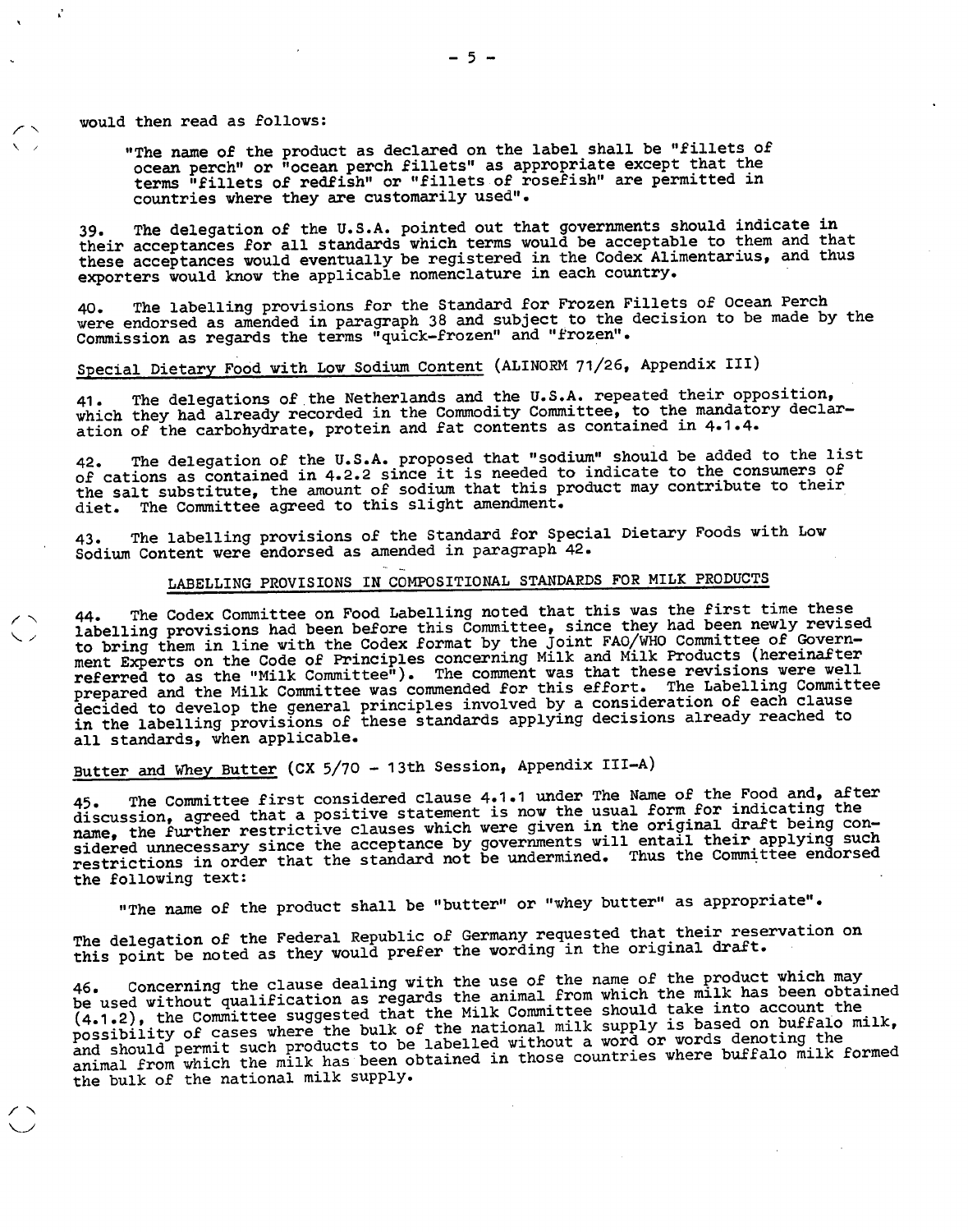The Committee then considered the provision for a declaration of water content  $47.$ in export butter and whey butter (4.1.3) and was of the opinion that there was no need for express provisions for export products in Codex standards. The opinion was also expressed that the wording was discriminatory but that if such a provision was necessary, then the words "contains more than 16% water" would be more meaningful to consumers. As a result, the Committee wished to draw the attention of the Commission and the Milk Committee to the above remarks. The Committee did not endorse this clause and noted that consequentially the last phrase in 2.3 should also be removed.

48. Clause 4.1.4, dealing with whey butter intended for export, was considered to be redundant since the requirement to name whey butter as such is included in the revised version of clause 4.1.1 and thus its deletion is recommended by the Committee.

49. The Committee then gave consideration to the labelling of the salt content of butter (4.1.5). Although the present draft may represent present national legislation where only the unfamiliar product may be labelled specially as the salt content or where both products must be labelled, it would be necessary for countries to indicate exactly the provisions they have in effect and this provision did not contribute anything to the uniformity of international standards on this matter. In the view of the Committee, the Milk Committee should consider a suitable definition for salted butter which'might require a certain minimum percentage of salt. In their acceptances countries should state what would be their current practice.

50. It was noted that the standard for butter did not contain a provision for a list of ingredients. Many countries felt that such listing was not necessary for a well known natural product such as butter although the observer from the International Organization of Consumers'Unions pointed out that colour was frequently used by consumers to judge the quality of butter and thus in their opinion colour should be declared. The Committee concurred with the Milk Committee that there need be no requirement for a list of ingredients on butter and the delegation of Canada registered their objection since there is an eventual policy of a full list of ingredients on all products in Canada. The delegate of Sweden requested that his reservation be noted with respect to the fact that food colours were not required to be listed.

51. The Committee endorsed the provisions on Net Contents (4.2), Name and Address (4.3), and Country of Origin (4.4) appearing in the labelling provisions of this Standard.

r

r ~

### Butteroil, Anhydrous Butteroil and Anhydrous Milk Fat (CX 5/70-13th Session, Appendix III-F

The Committee recommended that the Milk Committee redraft the clauses under Name of the Food (4.1.1, 4.1.2 and 4.1.3) in the positive sense in accordance with the previous decision taken on the appropriate clauses of Standard A-1 (Butter). It was also noted that if the proposal that there should be separate definitions for anhydrous butteroil and anhydrous milk fat were accepted, there would be consequential changes in the name of the food.

Concerning the List of Ingredients for this product, the Committee endorsed the present clause, noting that the delegations of the Federal Republic of Germany and Italy would prefer to see the individual declaration of the antioxidants rather than the use of the class title if such antioxidants were permitted.

As to the clause on the declaration of the country of origin (4.5.1), the Committee noted the point of view of the delegation of the United Kingdom that this clause contained a discriminatory provision similar to other provisions which had been objected to by the Commission since it required more stringent labelling provisions on imported products. The Labelling Committee requested that the Milk Committee should be asked to give reasons as to why this provision was not in conformity with the General Standard for the Labelling of Prepackaged Foods.

The Committee endorsed the Net Contents and Name and Address provisions in this 55. standard.

Evaporated and Evaporated Skimmed Milk (CX 5/70-13th Session, Appendix III-C)

With regard to the clauses under Name of the Food (4.1.1 and 4.1.2), the decisions 56. of the Committee on the appropriate clauses of Standard A-1 (Butter) apply.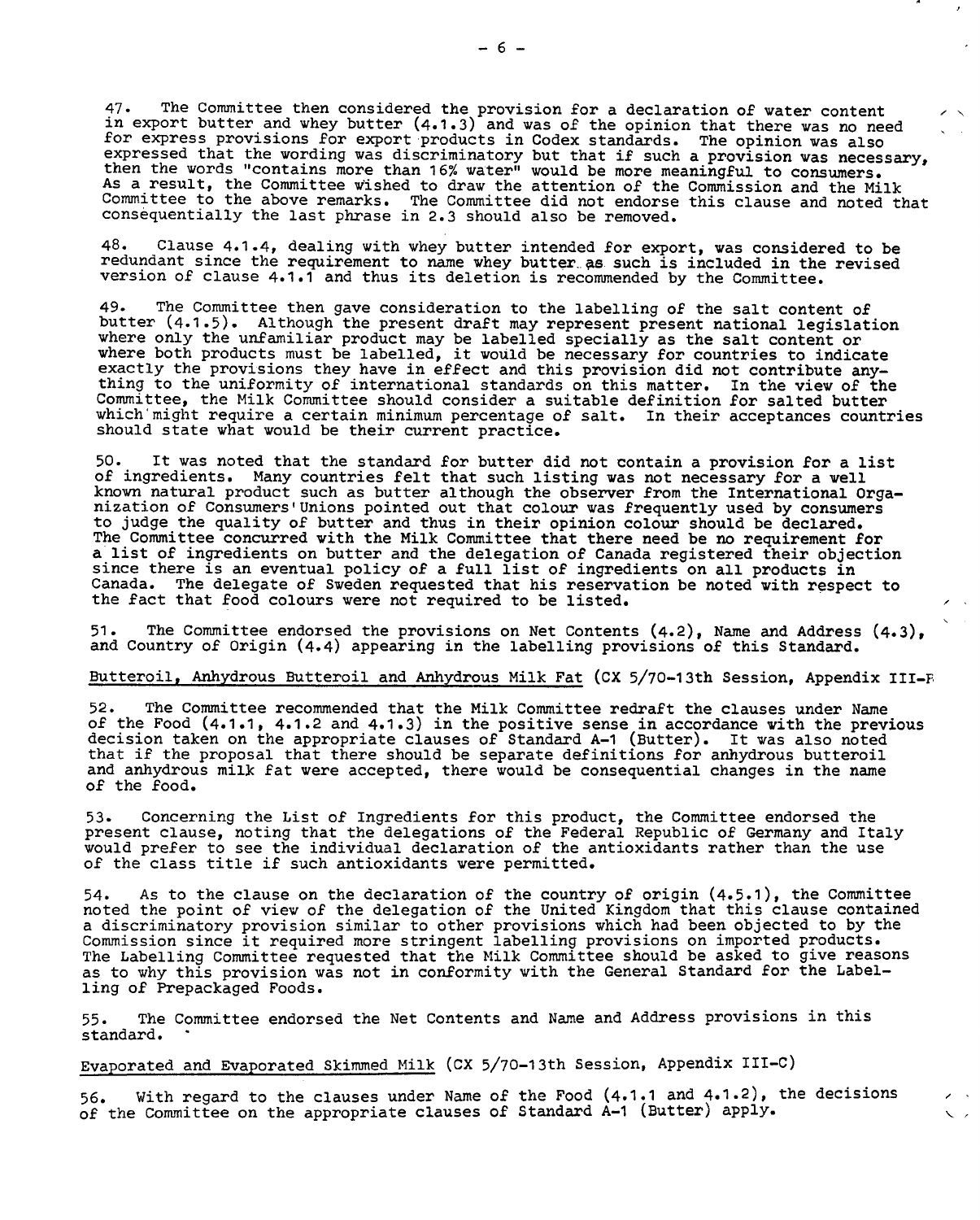Several delegations expressed the view that a complete or partial list of ingredients would be useful for these products and requested that the Milk Committee examine this possibility with a view to including a list of ingredients in this and the following standards as a point of general principle. In the case of this group of products (evaporated, dried and condensed milks) the limited list of ingredients might be restricted to the phosphates and stabilizers involved.

It was agreed that the consumer should be informed by a declaration on the label  $(1)$  as to either the way in which this group of products should be reconstituted to make up a normal milk or (2) as to the liquid milk equivalent of the product when it is reconstituted. It was pointed out, however, that the manner of expressing this declaration was difficult to draft uniformly, taking into account the differences in the ratio of fat and milk-solids-non-fat in natural milk and in national legislation. The Milk Committee was requested to examine ways of providing for such a declaration.

The delegation of Sweden, supported by the observer from the IOCU, made a general remark with respect to milk products that the label should contain an indication of the fat content of the product for the benefit of the consumer who must control fat intake.

The clauses 4.2 (Net Contents), 4.3 (Name and Address) and 4.4 (Country of Origin) 60. The clauses 4.2 (Net Contents), 4.3 (wame and Address) and 4.4 (country or  $\frac{1}{2}$ , were endorsed, subject to the qualifications made on these provisions in the previous milk product standards.

### Sweetened Condensed Milk and Skimmed Sweetened Condensed Milk (CX 5/70-13th Session, Appendix III-D)

The only new point raised on this standard concerned clause 4.1.3 where a discriminatory provision requiring a declaration for one type of sugar and not for another type of sugar had been put forward. A list of ingredients, including all sugars and other additives would solve this problem. As a result, the Committee recommended the deletion of this clause and the mandatory listing of ingredients in this standard.

The remaining clauses of the labelling provisions of this standard were endorsed, subject to the same qualifications as mentioned in the previous milk product standards. 62.

Whole Milk Powder, Partly Skimmed Milk Powder and Skimmed Milk Powder (CX 5/70-13th Session, Appendix III-E)

The clauses of the labelling provisions of this standard were endorsed, subject to the same qualifications as mentioned in the previous milk product standards.

The delegation of the Federal Republic of Germany requested that it be noted in the report that their remarks with respect to date-marking applied to the condensed, evaporated and dried milk and cream products as well as to the other products mentioned earlier in this report in this connection (see paragraph 36).

Cream, Cream Powder and Whey Cheese (CX 5/70-13th Session, Appendices III-F, III-G and III-H)

The clauses of the labelling provisions of these standards were endorsed, subject 65. The clauses of the labelling provisions or these standards were enableed, to the same qualifications as mentioned in the previous milk product standards.

General Standard for Cheese (MDS 71/6, Standard No. A-6)

The Secretariat indicated that since this standard is at an early stage in its redrafted state, consideration of the labelling provisions in this standard could well be postponed. The Committee concurred, and the labelling provisions in this standard were not considered.

Processed (naming the variety) Cheese (CX 5/70-13th Session, Appendix IV-A)

Concerning the labelling declaration of milk fat content in this cheese (0.1.4), which is on a "milk fat in dry matter" basis, a number of delegations raised the question<br>which is on a "milk fat in dry matter" basis, a number of delegations raised the question **that, for the information** of the consumer, it would be better to have the fat content **expressed on the weight of the** whole cheese. The Committee was in general agreement with this statement but realized that there was a technical basis for the previous use

 $\sim$   $\alpha$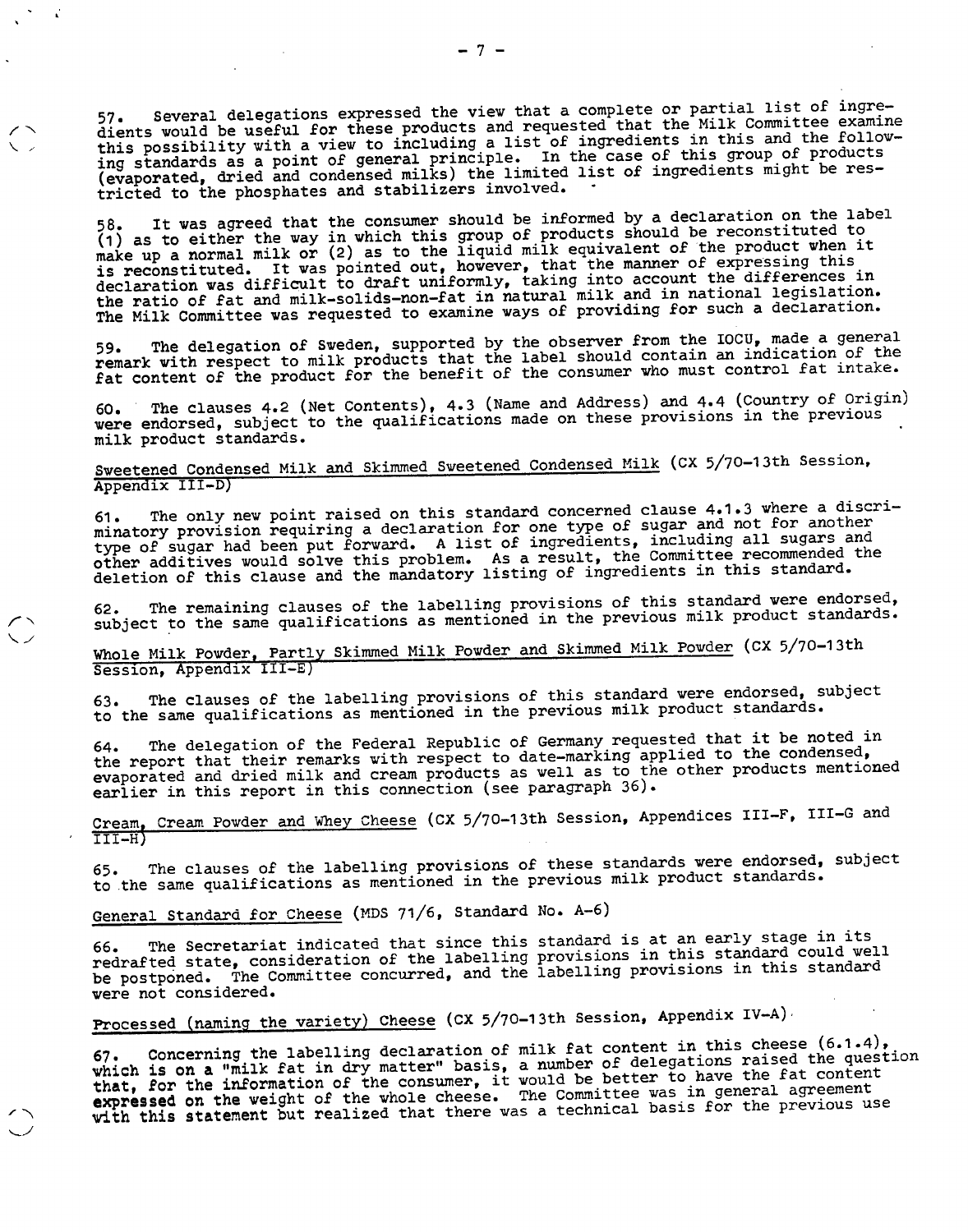of "milk fat in dry matter" basis, both in terms of analytical usage and due to the possibility of loss of weight (moisture) of some cheeses during storage, which may apply more to natural cheeses than to this kind of product. For the above reasons the attention of the Milk Committee was drawn to the desirability of developing labelling provisions giving milk fat content on the whole cheese basis.

68. For these products, the same arguments on listing ingredients cannot be used as for natural milk products such as butter. There are many ingredients and additives in these products and a full list of ingredients is needed, not a selective list, and it was agreed that a complete list of ingredients should appear on the label of these products.

69. The remaining clauses of the labelling provisions of this standard were endorsed subject to the same qualifications as mentioned for the previous milk product standards.

### Processed Cheese and Spreadable Processed Cheese (CX 5/70-13th Session, Appendix IV-B)

70. The main new point raised on this standard was the question of ensuring that the use of cheese variety names in this standard would not lead to confusion of this product with the similar product "Processed (naming the variety) Cheese" discussed above. For this reason, the Committee recommended that clause 5.1 in this standard be revised to read: "Products conforming to this standard may not be designated by the cheese variety name in connection with the names 'processed cheese' or 'spreadable processed cheese' but mention may be made of the name of a cheese variety only in the list of ingredients." This replaces the phrase "on the label in close proximity to the label declarations required under paragraph 6.2". Again a full list of ingredients should be developed which should include provision for the name of the cheese variety. It was understood that the class name of "emulsifier" would be appropriate for various additives used for this purpose in the processing of cheese.

The remaining clauses of the labelling provisions of this standard were endorsed, 71. subject to the same qualifications as mentioned for the previous milk product standards.

**Processed Cheese Preparations (CX 5/70-13th Session, Appendix IV-C)** 

72. **The clauses of the labelling provisions of this standard were endorsed, subject to the same qualifications as mentioned for the previous milk product standards, it being noted that a full list of ingredients should be developed for this product.** 

#### **CONSIDERATION OF PROPOSED AMENDMENTS TO THE LABELLING PROVISIONS OF THE STEP 9 STANDARDS FOR CANNED PEACHES (ALINORM 71/20 and CAC/RS 14-1969)**

The Committee considered the proposed amendment at Step 5 to Section 6.1.2(a) of the labelling provisions of the Standard for Canned Peaches. This proposal was to add the colour type "green" so that the text would read as follows:

"6.1.2(a) The colour type: "yellow", "white", "red" or "green", as appropriate".

The Committee agreed to endorse this labelling provision to the Standard for Canned Peaches and recommended to the Commission that, with respect to the labelling provisions, the subsequent steps of the Procedure for the Elaboration of Codex Standard, i.e. 6, 7 and 8, be omitted.

#### OTHER BUSINESS

#### Powdered Dextrose (Icing Dextrose)

The Committee agreed to consider under Other Business the labelling provisions for the Standard for Powdered Dextrose (Icing Dextrose) as contained in ALINORM 71/21, Appendix I.

The delegation of the United Kingdom drew the Committee's attention to its pro-75. posed amendment to Section 6.1, the Name of the Food, as contained in ALINORM 71/21, Addendum 2. The United Kingdom delegation pointed out that its amendment was consistent with the standard for Powdered Sugar (Icing Sugar). The Committee agreed to amend the text to read as follows: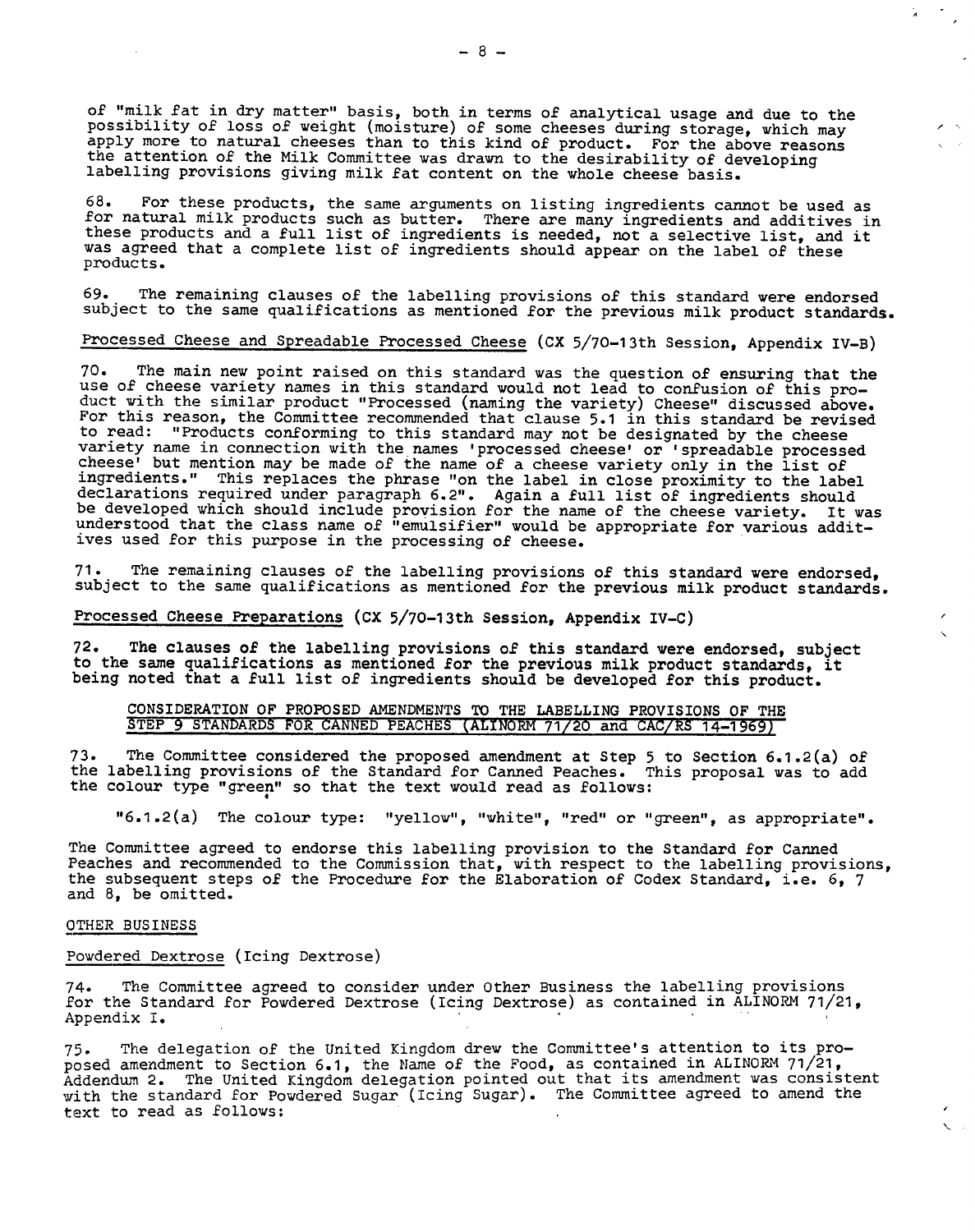"6.1 The name of the food shall be Powdered Dextrose or Icing Dextrose. The name shall be accompanied by a reference to dextrose anhydrous or dextrose monohydrate, as appropriate, or, in the case of mixtures, dextrose anhydrous and dextrose monohydrate."

The Committee consequently deleted Section 6.2.1 under the list of ingredients 76. referring to the declaration of the dextrose content to be expressed as dextrose anhydrous.

The delegation of the Federal Republic of Germany drew the attention of the Com- $77$ mittee to the fact that although the declaration of the maximum amount of starch was mandatory, there was no such provision as regards the declaration of the quantity for other anti-caking agents. The delegation of the United Kingdom pointed out that under the composition requirements of the standard the maximum allowance for starch was 5%, whereas for the anti-caking agents it was only 1.5%. Furthermore, this wording was completely consistent with the standard for Powdered Sugar (Icing Sugar).

The Committee endorsed the labelling provisions of the standard for Powdered  $78.$ Dextrose (Icing Dextrose) as amended.

#### Phosphates

The delegation of Norway had earlier drawn the attention of the Committee to the  $79.$ fact that there was no class name to cover the phosphate additives used in frozen fish products and it has been agreed that this matter should be discussed under Other Business as a general point. After considerable discussion it was agreed that a term might be needed for the functional use of groups of additives rather than a class name based upon similarity in nature and it was agreed that the attention of the Codex Committee on Fish and Fishery Products and other Codex Commodity Committees with phosphate requirements in their standards should be drawn to this matter. It was agreed that information should be sought from these Committees regarding the functional use of phosphates in their products and types of phosphates used and that this information should be sent for consideration to the Codex Committee on Food Additives so that it may develop suitable class names for these products. In the light of the decisions of the Codex Committee on Food Additives on this matter, the Labelling Committee could then consider whether or not it would be necessary to make amendments to the General Standard on Food Labelling.

### DATE, PLACE AND AGENDA FOR THE NEXT MEETING

The Chairman of the Committee presented two alternatives to the meeting. Firstly  $80$ that there be a 1-2 day session prior to the November 1972 meeting of the Codex Alimentarius Commission in Rome, for endorsement purposes only. The other alternative was to have a full scale 5-6 day meeting in Ottawa at the end of May 1972 to deal with date marking, advertizing, claims, labelling of bulk containers, uniform nomenclature and grade designations and class names as well as the endorsement of labelling provisions in standards in advanced steps of the Procedure. The general feeling of the Committee was that due to the growing importance of some of these items a full scale meeting of the Labelling Committee should be held.

The delegations of the Federal Republic of Germany and the U.K. offered to prepare  $81$ papers on date marking. The observer from the International Organization of Consumers' Unions stated that her organization was also preparing a paper on claims and advertizing regarding baby foods for the Codex Committee on Foods for Special Dietary Uses and this paper would also be available to the Codex Committee on Food Labelling. A number of delegations expressed the wish that the working papers for the next session of the Committee should be distributed well in advance of the meeting in order to allow time for government comments and their consideration at the meeting.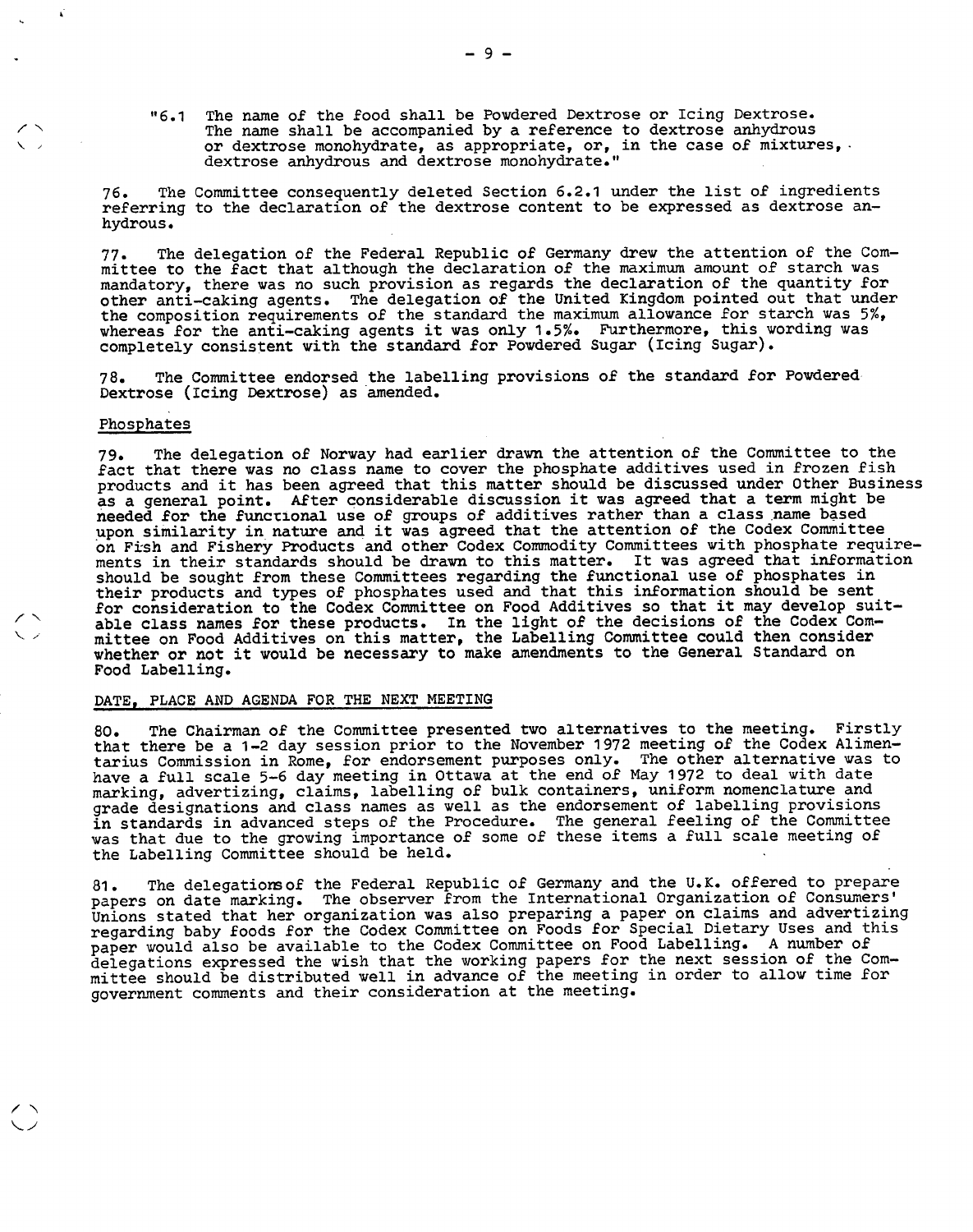**ALINORM 71/22 Appendix I June 1971** 

#### **LIST OF PARTICIPANTS1) LISTE DES PARTICIPANTS LISTA DE PARTICIPANTES**

 $\mathcal{C}=\mathcal{C}$  $\ddot{\phantom{a}}$ 

 $\sqrt{2}$ 

 $\begin{pmatrix} 1 \\ 2 \end{pmatrix}$ 

 $\bigcirc$ 

 $\sim$   $\sim$ 

| MEMBERS OF THE COMMISSION<br>MEMBRES DE LA COMMISSION<br>MIEMBROS DE LA COMISION |                                                                                                                                                 |                                                   |                                                                                                                                                                 |
|----------------------------------------------------------------------------------|-------------------------------------------------------------------------------------------------------------------------------------------------|---------------------------------------------------|-----------------------------------------------------------------------------------------------------------------------------------------------------------------|
| <b>ARGENTINA</b><br><b>ARGENTINE</b>                                             | Ing. J.H. Piazzi<br>Ceerdinador General del<br>Codex Alimentarius<br>Diagenal Julio A. Roca 651<br>- 5 <sup>0</sup> Pise<br><b>Buenes Aires</b> | BRAZIL (centd.)<br><b>BRESIL</b><br><b>BRASIL</b> | Mr. J.G. Marques Perte<br>Second Secretary of Embassy<br>Permanent Mission of Brazil<br>to the United Nations<br>Office at Geneva<br>33. rue Carteret<br>Geneva |
| <b>AUSTRALIA</b><br><b>AUSTRALIE</b>                                             | Mr. I.H. Smith<br>Assistant Secretary<br>Department of Primary<br>Industry<br>Canberra A.C.T.                                                   | <b>CANADA</b>                                     | Dr. D.G. Chapman<br>Director<br>Food and Drug Directorate<br>Tunney's Pasture<br>Ottava                                                                         |
|                                                                                  | Mr. W.C. Hammer<br><b>Executive Officer</b><br>Department of Primary<br>Industry<br>Canberra A.C.T.                                             |                                                   | Mr. R. Bond<br>Chief of Inspection<br>Inspection Branch<br><b>Fisheries Service</b><br>Department of Environment                                                |
|                                                                                  | Dr. D.B. Travers<br>Assistant Director-General<br>Department of Health<br>Canberra                                                              |                                                   | Sir Charles Tupper Bldg.<br>Ottava<br>Mr. E.P. Grant                                                                                                            |
| <b>BELGIUM</b><br><b>BELGIOUE</b>                                                | Mr. P. Fabry<br>Inspecteur                                                                                                                      |                                                   | Director. Fruit and<br>Vegetable Division<br>Department of Agriculture<br><b>Ottava</b>                                                                         |
| <b>BELGICA</b>                                                                   | Chef de Service<br>Ministère de la Santé<br>publique<br>1010 Bruxelles                                                                          |                                                   | Mr. R. Leove<br>Permanent Mission of Canada                                                                                                                     |
| <b>BRAZIL</b><br><b>BRESIL</b><br><b>BRASIL</b>                                  | Mr. A. de Azevedo Silva<br>Head of Milk and<br>Derivatives Sector of                                                                            |                                                   | to the UN Office at Geneva<br>10-A, avenue de Budé<br>Geneva                                                                                                    |
|                                                                                  | the Ministry of Agriculture<br>Ministry of Agriculture<br><b>Brasilia</b>                                                                       |                                                   | Dr. D.M. Smith<br>Office for International<br><b>Feed Standards</b><br>Feed Advisory Bureau                                                                     |
|                                                                                  | Mr. E. Hermany<br>Secretary of Embassy<br>Permanent Mission of Brazil<br>to the United Nations<br>Office at Geneva<br>33, rue Carteret          |                                                   | Feed and Drug Directorate<br>Department of National<br>Health and Welfare<br>Ottava                                                                             |
|                                                                                  | Geneva                                                                                                                                          |                                                   |                                                                                                                                                                 |

**1) The Heads of Delegations are listed first; Alternates, Advisers, and Consultants are listed in alphabetical order. Les chefs de délégations figurent en tète et les suppléants, conseillers et consultants**  sont énumérés par ordre <del>alphabé</del>tique.<br>Figuran en primer lugar los Jefes de las delegaciones; Los Suplentes, Asesores y<br>Consultores aparecen por orden alfabético.

 $\star$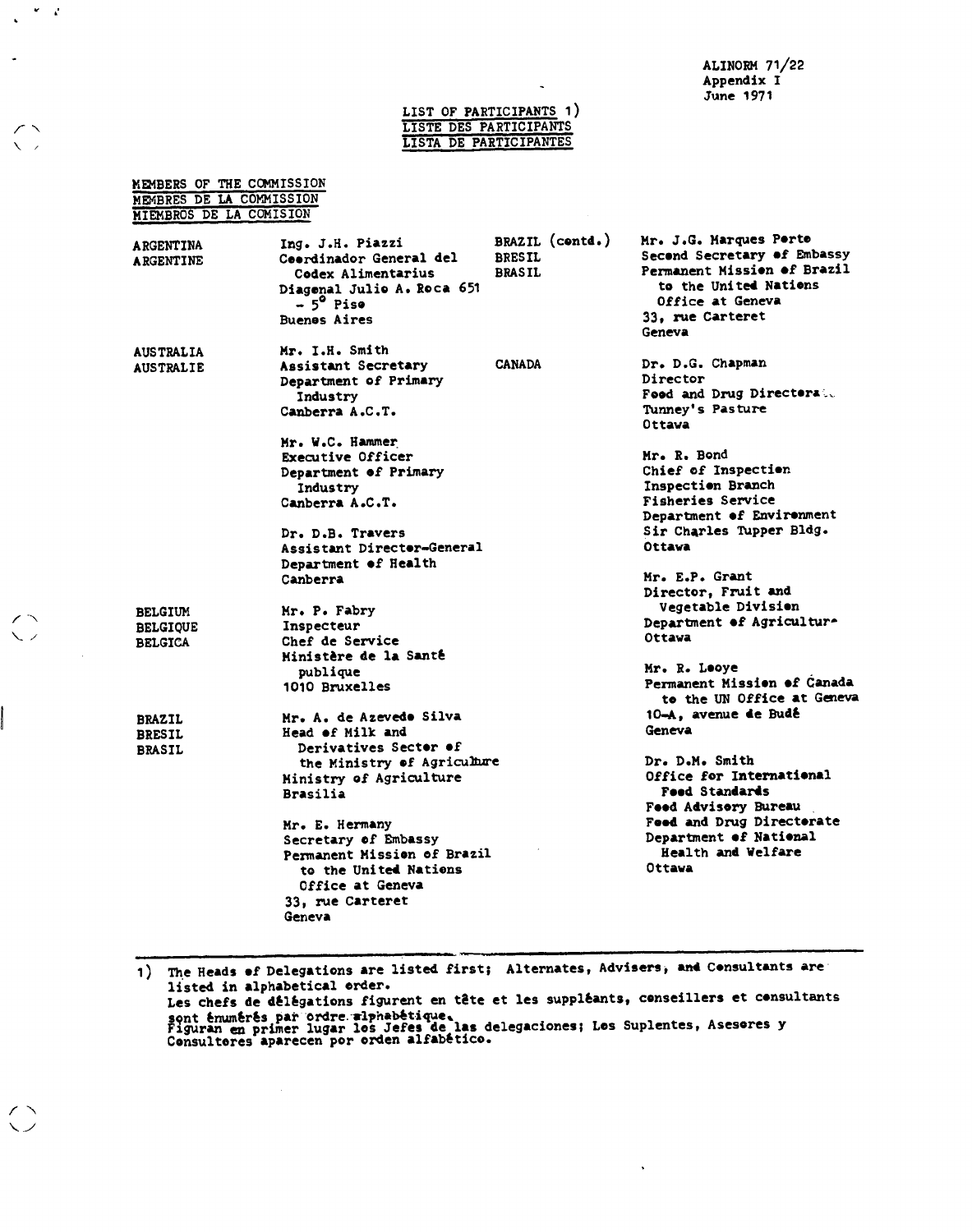**ALINORM 71/22 Appendix I page 2** 

**CANADA (contd.) Mr. H.W. Wagner Chief, Food Division Standards Branch Department of Consumer and Corporate Affairs Tunney's Pasture Ottawa GERMANY, FED. REP. Dr. D. Eckert ALLEMAGNE, REP. FED.**<br>ALEMANIA, REP. FED. **DENMARK DANEMARK DINAMARCA Mr. E. Mortensen Head of Division Ministry of Agriculture Slotsholmsgade 10 DK-1216 Copenhagen K Dr. S.C. Hansen Head of Division National Food Institute GHANA 19 Morkhoj Bygade Soborg Copenhagen Mr. P.F. Jensen Director, Inspection Service for Fish Products Ministry of Fisheries Dronningens Tvaergade 21 D1-1302 Copenhagen I Mr. 0. Johnsen General Counsel HUNGARY**<br> **Agricultural Council HONGRIE Agricultural Council HONGRIE**<br> **Axeltory 3** HUNGRIA Axeltory 3 **DI 1609 Copenhagen V Mr. M. Iondrup Food Technologist Chief of Secretariat Isalesta H.C. Andersens Boulevard 18 DI 1553 Copenhagen V Mr. V. Aalto Chief Inspector of Foods Ministry of Commerce and Industry Food Office, Unioninkatu 5 00130 Helsinki 13 Mrs. A.L. Ioskinen Inspector of Foods Bires IRELAND**<br> **Ministry of Commerce and BIRLANDE Ministry of Commerce and IRLANDE**  Industry **Food Office, Unioninkatu 5 00130 Helsinki 13 Mr. C. Castang Inspecteur principal de la ITALY Repression des Fraudes ITALIE FINLAND FINLANDE FINLANDIA FRANCE FRANCIA** 

42 bis, rue de Bourgogne

**Paris 7e** 

Federal Ministry for **Youth, Family and Health Deutschherrenstrasse 87 D53 Bonn/Bad Godesberg Mr. Hans P. Mollenhauer Ministerialrat Federal Ministry for Youth, Family and Health Deutschherrenstrasse 87 D53 Bonn/Bad Godesberg Dr. N.A. de Heer Medical Nutritionist Ministry of Health Nutrition Division P.O. Box M 78 Accra Mr. K.K. Eyeson Research Officer Food Research Institute P.O. Box M 20 Accra Mr. A. Miklovicz Director Ministry of Food and Agriculture Budapest 55 - P.O. Box 8 Mrs. Anna Saandor Chemical Engineer Hungarian Office for Standardization Ullbi-ut 25 Budapest V Mr. J. Szilaagy Chief of Section Ministry of Food and Agriculture Kossuth L - ter. 1 Budapest 11 Mr. P. Griffin Principal Office Department of Agriculture and Fisheries Upper Merri•n Street Dublin 2 Mr. S. Annunziata** 

**Chef chimiste Ministers della SanitA Piazza Marconi Rome**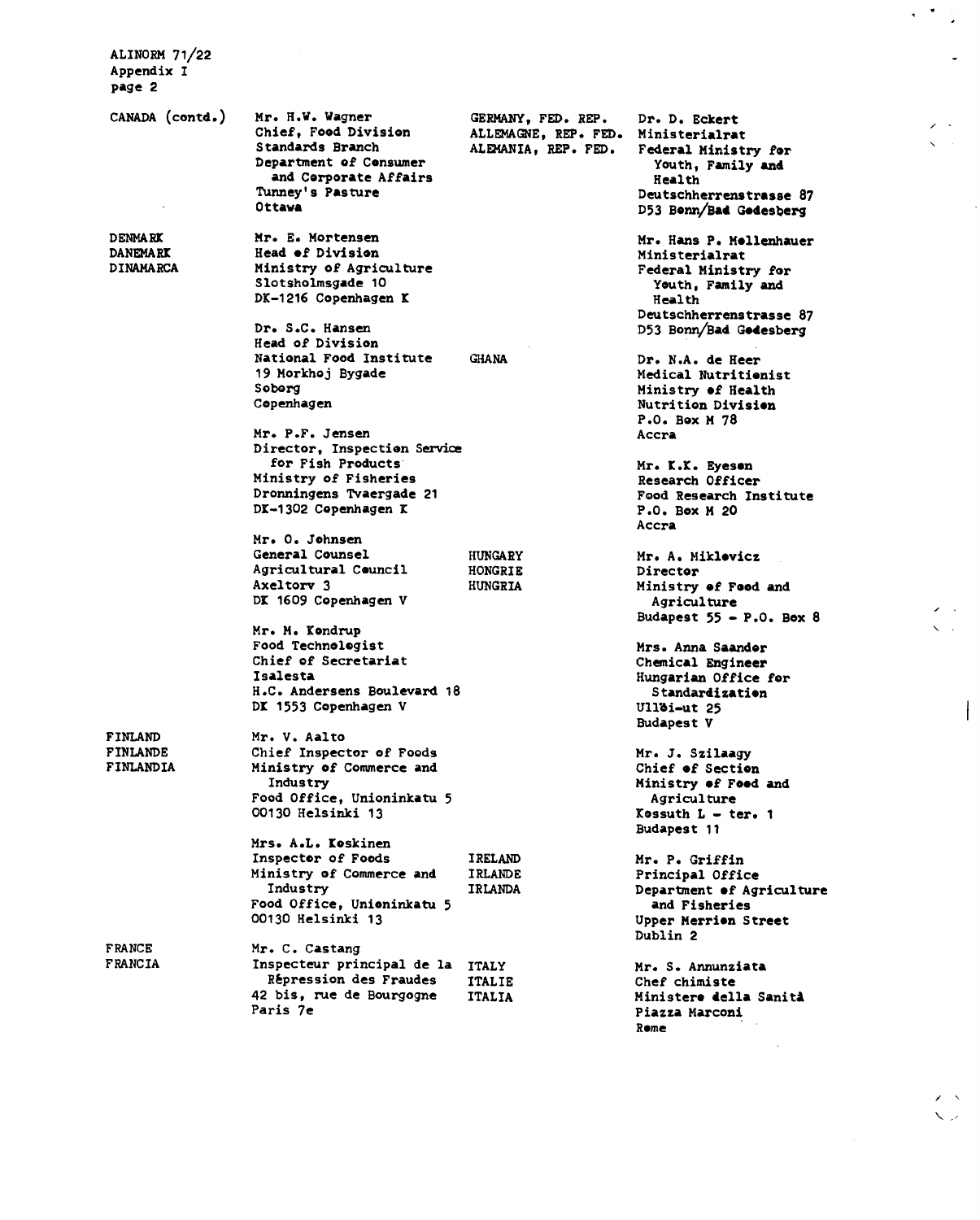**ALINORM 7122 Appendix I page 3** 

**JAPAN JAPON** 

 $\bullet$   $\bullet$ 

**IOREA, REP. OF COREE, REP. DE CCREA, REP. DE** 

**Seoul** 

**Mr. I. Ando MADAGASCAR Minister and Permanent Representative of Japan to FAO Embassy of Japan**  Rome **MEXICO MEXIQUE Mr. Y. Furusawa Assistant Director Food Sanitation Division Environmental Sanitation Bureau Ministry of Health and Welfare Tokyo Mr. T. Imai Fishery Products Division Fisheries Agency Ministry of Agriculture and Forestry Tokyo Mr. A. Ishii Assistant Director, Resources Division Planning Bureau Science and Technology Agency Tokyo Mr. Y. lavai Assistant Director Premium and Representation Division The Fair Trade Commission Tokyo Mr. Y. Sato Consumers Economy Division NETHERLANDS Business Enterprise and PAYS-BAS Marketing Department Economic Affairs Bureau Ministry of Agriculture and Forestry Tokyo Mr. O. Watanabe Second Secretary, Permanent Mission of Japan to the UN Office at Geneva 10, ave. de Budé Geneva Mr. K.S. Shin Chief, Food Sanitation Section Ministry of Health and Social Affairs** 

**Mr. R. Ratsifandrihamanana Directeur du Laboratoire Central du Conditionnement de Madagascar Mr. J.M. Alcalá Director General de Normas Secretaria de Industria y Comercio Av. Cuauhtemoc 80 México D.F. Mr. G. Laveaga**  Sub-Direccion de Normas **Secretaria Industria y Comercio Av. Cuauhtemoc 80 México D.F. Dr. E. Méndez Chairman, Food Standards Committee of Mexico 162 Chicago Street México City Mr. R. Michel**  Comité Normalización de **Bebidas Vallarta 1449 - 206 México Mr. R. S&nchez Sub-Director General Alimentos y Bebidas Secretaria de Salubridad y Asistencia Reforma 503 - 4 Piso México Dr. P. Berben Inspecteur de la Santé publique Leidschendam Merellaan 13 Dr. G.P. ter Haseborg Secretary, Netherlands Federation of Industries s' Gravenhage Prinses Beatrixlaan 5 Mr. M.J.M. Osse Ministry of Agriculture and Fisheries 1 v.d. Boschstraat 4 Den Haag Dr. L.J. Schippers Hoofdproduktschap Akkerbouw Stadhoudersplantsoen 12 Den Haag**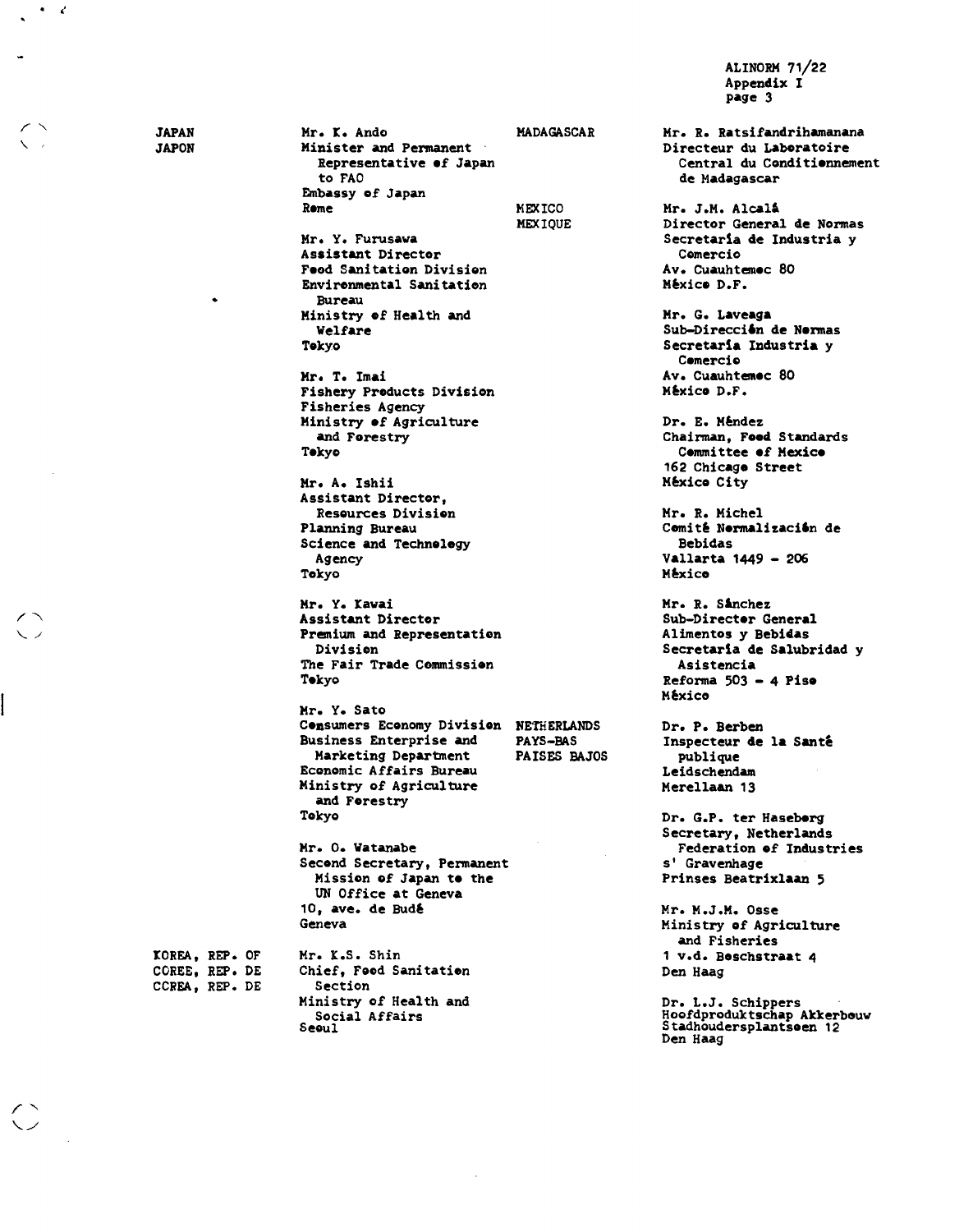**ALINORM 71/22 Appendix I page 4** 

 $\mathcal{L}_{\text{eff}}$ 

| NEW ZEALAND<br>NOUVELLE-ZELANDE<br>NUEVA ZELANDIA | Dr. A. Ginsberg<br>Veterinary Adviser (Meat<br>Division)<br>High Commission of New<br>Zealand<br>Haymarket<br>London S.W.l. | POLAND (centd.)<br><b>POLOGNE</b><br><b>POLONIA</b>     | Mr. F. Merawski<br>Chief of Section<br>Quality Inspection Office<br>Ministry of Foreign Trade<br>Stepinska 9<br>Warsaw                                       |
|---------------------------------------------------|-----------------------------------------------------------------------------------------------------------------------------|---------------------------------------------------------|--------------------------------------------------------------------------------------------------------------------------------------------------------------|
|                                                   | Mr. E.R. Woods<br>Second Secretary<br>New Zealand Embassy<br>Rome                                                           | <b>SWEDEN</b><br><b>SUEDE</b><br><b>SUECIA</b>          | Mr. B. Augustinssen<br>Secretary to the Supreme<br><b>Administrative Ceurt</b><br>Ministry of Agriculture<br>S-103 60 Stockholm 3                            |
| <b>NIGERIA</b>                                    | Mr. D. Akoh<br>Federal Ministry of Health<br>PMB 12525<br>Lagos                                                             |                                                         | Mr. O. Agren<br>Chief of Codex Section<br>National Veterinary Board<br>S-103 60 Steckhelm 3                                                                  |
| <b>NORWAY</b><br><b>NORVEGE</b><br><b>NORUEGA</b> | Dr. O. Braekkan<br>Government Vitamin<br>Laboratory<br>P.O. Box 187<br>Bergen                                               | <b>SWITZERLAND</b><br><b>SUISSE</b><br><b>SUIZA</b>     | Dr. W. Hausheer<br>Grenzacherstr. 124<br>4000 Basel<br>Mr. E. Matthey                                                                                        |
|                                                   | Mr. P. Haram<br>Counseller<br>Ministry of Fisheries<br>Oslo                                                                 |                                                         | Chef du Contrêle des denrées<br>alimentaires<br>Service fédéral de<br>l'Hygiène publique<br>Haslerstrasse 16<br>3008 Berne                                   |
|                                                   | Mr. C.F. Kolderup<br>Director. Norwegian<br>Canners' Association<br>$P.0.$ Box 327<br>4001 Stavanger                        |                                                         | Mr. H.-U. Pfister<br>Chef de Section<br>Régie fédéral des alcools<br>Langasstrasse 31<br>3000 Berne                                                          |
|                                                   | Mr. J. Race<br>Chief of Section<br>Nerwegian Cedex<br>Alimentarius Council<br>P.O. Box 8139<br>Oslo <sub>1</sub>            |                                                         | Dr. G.H. Schubiger<br>Société de l'Assistance<br>technique des Produits<br>Nestlé<br>1814 La Tour de Peilz                                                   |
| <b>PHILIPPINES</b><br><b>FILIPINAS</b>            | Mr. F. Resal<br>First Secretary<br>Permanent Mission of the<br>Philippines to the<br>United Nations Office<br>at Geneva     | <b>THAILAND</b><br><b>THAILANDE</b><br><b>TAILANDIA</b> | Prefessor Y. Bunnag<br>Under Secretary of State<br>Ministry of Industry<br>Rama VI Street<br>Bangkok                                                         |
| POLAND<br><b>POLOGNE</b><br><b>POLONTA</b>        | Geneva<br>Mr. J. Kuziemski<br>Director, Quality<br>Inspection Office<br>Ministry of Foreign Trade<br>Stepinska 9<br>Warsaw  |                                                         | Professor A. Bhumiratana<br>Director, Institute of Food<br><b>Research and Product</b><br>Development<br>Kasetsart University<br>P.O. Box 4-170<br>Bangkok 4 |

 $\hat{\mathbf{r}}$ 

# $\label{eq:2} \frac{1}{\sqrt{2}}\int_{0}^{\infty}\frac{1}{\sqrt{2\pi}}\left(\frac{1}{\sqrt{2\pi}}\right)^{2}d\mu_{\rm{eff}}\,d\mu_{\rm{eff}}$  $~^{\prime}$   $~^{\prime}$

 $\mathbf{A}^{\text{max}}$  $\overline{\phantom{a}}$ 

> $\overline{\phantom{a}}$  $\ddot{\phantom{0}}$  $\overline{\phantom{a}}$

 $\ddot{\phantom{a}}$ 

 $\hat{\mathcal{A}}$ 

 $\mathbf{r}$ 

 $\overline{1}$ 

 $\ddot{\phantom{a}}$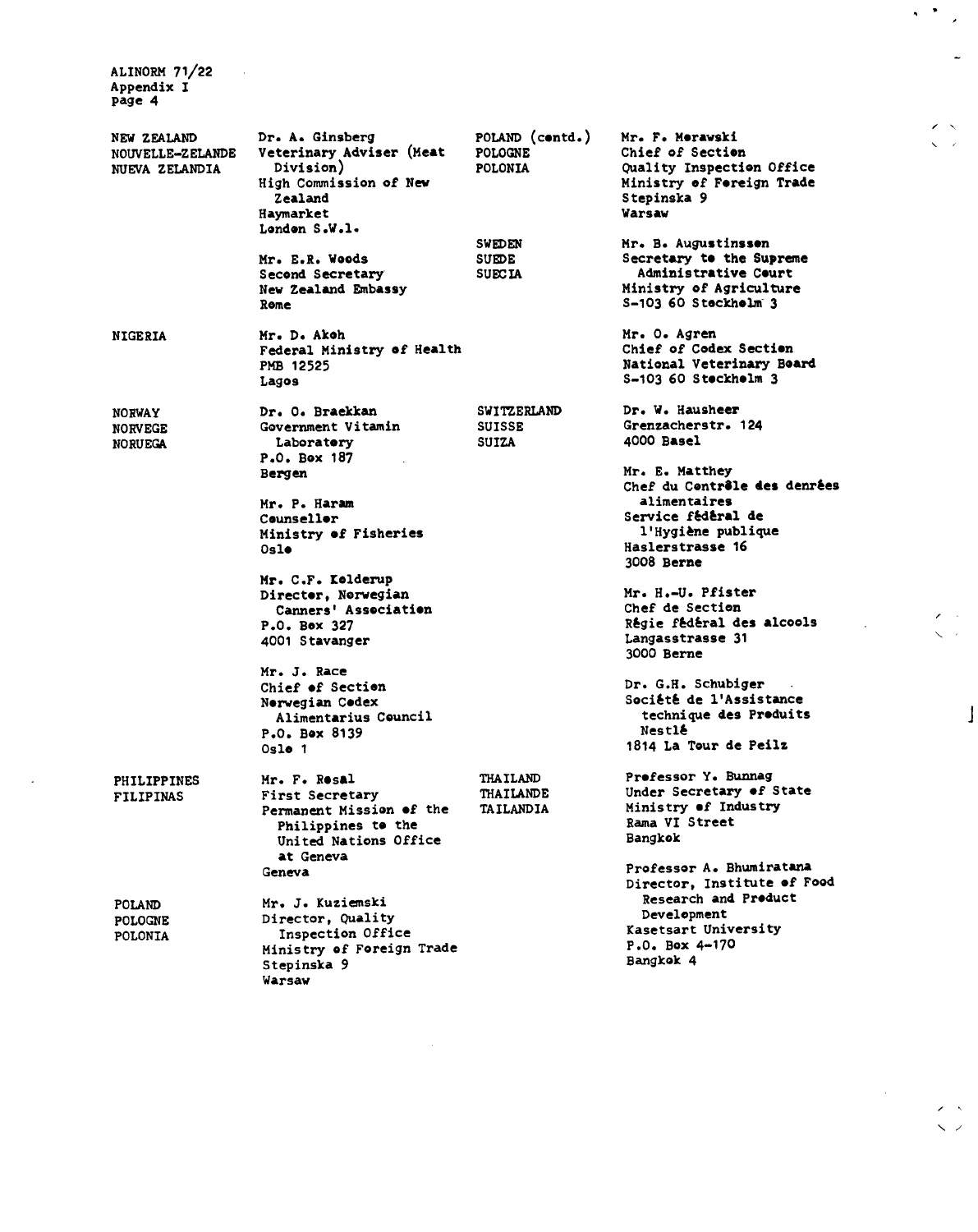**ALINORM 71/22 Appendix I page 5** 

**UNITED ARAB REPUBLIC Dr. I.A. Abdou REPUBLIQUE ARABE UNIE Under Secretary of REPUBLICA ARABE UNIDA** 

**UNITED XINGDOM ROYAUME-UNI REINO UNIDO** 

c

**of the National Nutrition Institute 16 Xasr El-Ainy Street Cairo** 

**Mr. L.G. Hanson Principal, Food Standards Branch Ministry of Agriculture, Fisheries and Food Great Westminster House Horseferry Road London S.W.l.** 

**Mr. L.C.J. Brett Unilever House Blackfriars London E.C.4.** 

**Mr. Arthur W. Hubbard Superintendent, Food and Nutrition Div.**  Laboratory of the **Government Chemist Cornwall House Stamford St. London S.E.l.** 

**Mr. F.J. Lawton Director-General Food Manufacturers' Federation 4, Lygon Place Ebury Street London S.W.1.** 

**UNITED STATES OF AMERICA Mr. L.L. Ramsey<br>ETATS-UNIS D'AMERIQUE Associate Director ETATS-UNIS D'AMERIQUE<br>ESTADOS UNIDOS DE AMERICA** 

**ESTA UUM S DE AMERHA Office of Compliance VENEZUELA Bureau of Foods Food and Drug Administration Washington D.C. 20204** 

**Mr. L. Beacham Deputy Director Office of Product Technology - BF 401 Food and Drug Administration 200 C. Street, S.W. Washington D.C. 20204** 

**YUGOSLAVIA YOUGOSLAVIE** 

**U.S.A. (contd.) Mr. R. Harkins** 

**Director of Scientific Affairs Grocery Manufacturers of America 1425 X Street, N.W. Washington D.C.** 

**Mr. E.F. Ximbrell Consumer and Marketing Service US Department of Agriculture Washington D.C. 20250** 

**Mr. L.X. Lobred Director, International Trade Division National Canners Association 1133 20th Street, N.W. Washington D.C. 20036** 

**Mr. M.F. Markel Markel, Hill 8 Byerley Munsey Building Washington D.C. 20004** 

**Mr. J.J. Mertens Director, Overseas Department National Canners Association (U.S.A.) 32, Oudaan B-2000 Antwerpen, Belgium** 

**Mr. D.H. Mounce 2222 First Avenue N.E. Cedar Rapids Iowa 52402** 

**Mr. A.H. Nagel Coordinator of Food Standards General Foods Corporation Technical Centre 250 North Street White Plains New York 10602** 

**Dr. L.H. Vivas Ramirez Medico Adjunto, Director de Salud Pública Ministerio de Sanidad y Asistencia Social Centro Simón Bolivar Caracas** 

**Dr. M. Cols Paez Jefe Seccién Registro• Aliments Ministerio de Sanidad y Asistencia Social Centro Simón Bolivar Caracas** 

**Dr. G. Niketic Assistant Professor, Faculty of Agriculture Nemanjina 6 Belgrad-Zemun** 

 $\overline{\phantom{a}}$